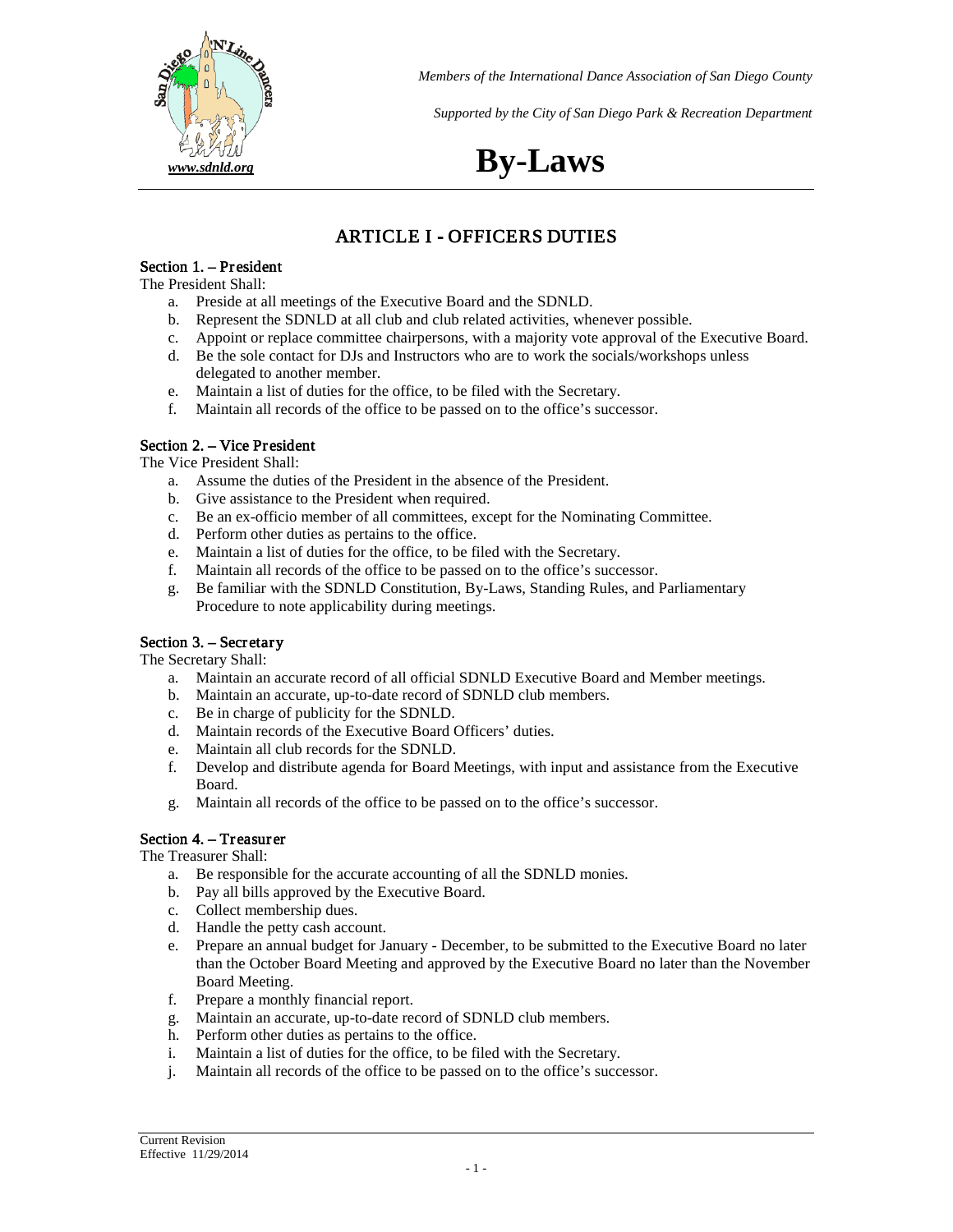

*Supported by the City of San Diego Park & Recreation Department*

# *[www.sdnld.org](http://www.sdnld.org/)* **By-Laws**

## Section 5. – Delegate

- The Delegate Shall:
	- a. Represent the SDNLD at all IDASDC meetings.
	- b. Act as the contact between the IDASDC and the SDNLD.
	- c. Bring relevant information from the IDASDC meetings to the SDNLD Executive Board.
	- d. Perform other duties as pertains to the office.
	- e. Maintain a list of duties for the office, to be filed with the Secretary.
	- f. Maintain all records of the office to be passed on to the office's successor.

#### Section 6. – Second and Alternate Delegate

- a. The Second Delegate shall attend and represent the SDNLD at all IDASDC Meetings.
- b. The Alternate Delegate shall fulfill the duties of the Delegate and/or the Second Delegate in their absence.

## **ARTICLE II - ELECTION OF OFFICERS**

#### Section 1 – Nominating Committee

#### A. – Nominating Committee Member s

- 1. A Nominating Committee will be appointed by the Executive Board at the January board meeting.
- 2. The Nominating Committee will consist of five (5) active members of the SDNLD who are not currently holding office and have been paid club members for at least the three (3) months prior to the formation of the Nominating Committee. All Nominating Committee members must be approved by a majority vote of the Executive Board.
- 3. Members of the Nominating Committee cannot run for office.

#### B. – Tasks of the Nominating Committee

- 1. The Nominating Committee will endeavor to provide at least two (2) candidates for each position, with the exception of the Delegate, which it will endeavor to have at least three (3) candidates.
- 2. The Nominating Committee will have their nominations in at the February board meeting.
- 3. Nominations will be made by the Nominating Committee or they may take nominations from the active club membership.
- 4. All nominees must submit written acceptance of their nomination to the chairperson of the Nominating Committee on or before the March board meeting.
- 5. The Nominating Committee will count the ballots received.

### Section 2 – Ballots

The Ballot Shall:

- a. Include the names of all the candidates running for each office as well as a place for a write-in vote for each office.
- b. Only be distributed to SDNLD members who have been paid members for at least three (3) months prior to the distribution of ballots.
- c. Be distributed to active members at the March monthly social and April monthly workshops, with each member signing a roster to certify submission of a completed ballot. Any members qualifying to vote who did not vote at the March social or April workshops must be contacted by any convenient means including email.
- d. Unless privacy restrictions are imposed by the board in the case of a closely contested race, ballots may be voted by phone, email, U.S. mail or online.
- e. Ballots must be received by 8:00 PM on the night of the April social.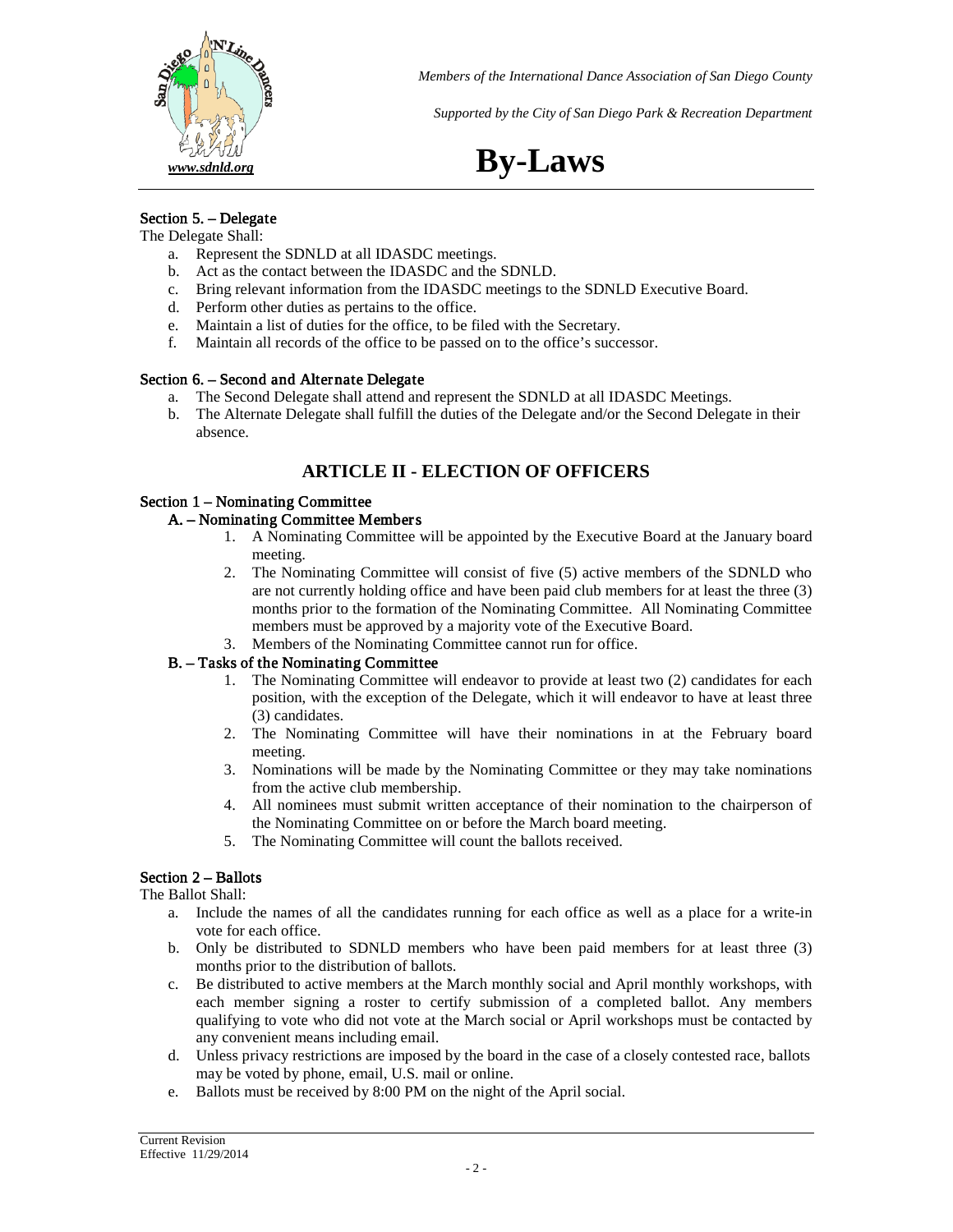

*Supported by the City of San Diego Park & Recreation Department*

*[www.sdnld.org](http://www.sdnld.org/)* **By-Laws**

f. For the election to be valid, the number of ballots received must be a simple majority of the members qualifying to vote.

#### Section 3 – Taking Office

The results of the election will be announced the evening of the April Social; however, the new officers will not take office until June  $1<sup>st</sup>$  to allow for a reasonable transition period.

#### Section 4 – Vacancy of an Office

- a. Vacancy of the President shall be filled by the Vice President.
- b. Vacancy of other elected officers (including Vice President if vacated through President vacancy) shall be filled by an appointment approved by a majority vote of the board.

## ARTICLE III - IMPEACHMENT AND RESIGNATION FROM OFFICE

- a. If any elected officer fails to uphold the ideals of the SDNLD or is found guilty of gross wrongdoing against the club or its members, the officer may be removed from office by a unanimous vote of the remaining four (4) officers.
- b. An officer may resign from office at anytime by submitting formal written resignation to the two highest ranking officers remaining.

### **ARTICLE IV - COMMITTEES**

#### Section 1. - Formation

- a. Committees shall be formed when the Board deems necessary to benefit the SDNLD.
- b. The formation of a new committee must be approved by a majority vote of the Executive Board.
- c. Committee chairpersons shall be nominated and approved by a majority vote of the Executive Board. Chairpersons may only be removed/replaced with a majority vote of the Executive Board or by formal written resignation from the chairperson, to be submitted in person to both the President and Vice President.

#### Section 2. - Dissolution

- a. No active committee shall be dissolved without a majority vote of the Board.
- b. Committees shall be dissolved once the purpose or event for which the committee was formed has passed.

### **ARTICLE V - MEETINGS**

- A. A scheduled meeting of the Executive Board shall be held once a month, time and place to be decided by each new board in order to work with all officers' private schedules.
- B. A special meeting may be called by the President or by a majority of the Board.
- C. All meetings shall be open to active SDNLD members except in the event that the Executive Board determines a closed meeting is appropriate.
- D. Only officers shall be allowed to participate in the voting process; however, controlled open discussion with SDNLD members is allowed prior to the vote.
- E. All Executive Board and SDNLD business meetings shall follow standard parliamentary procedure. In the event an issue arises that is not covered by the SDNLD Constitution and By-Laws, then Robert's Rules of Order (Revised) will be referred to and followed.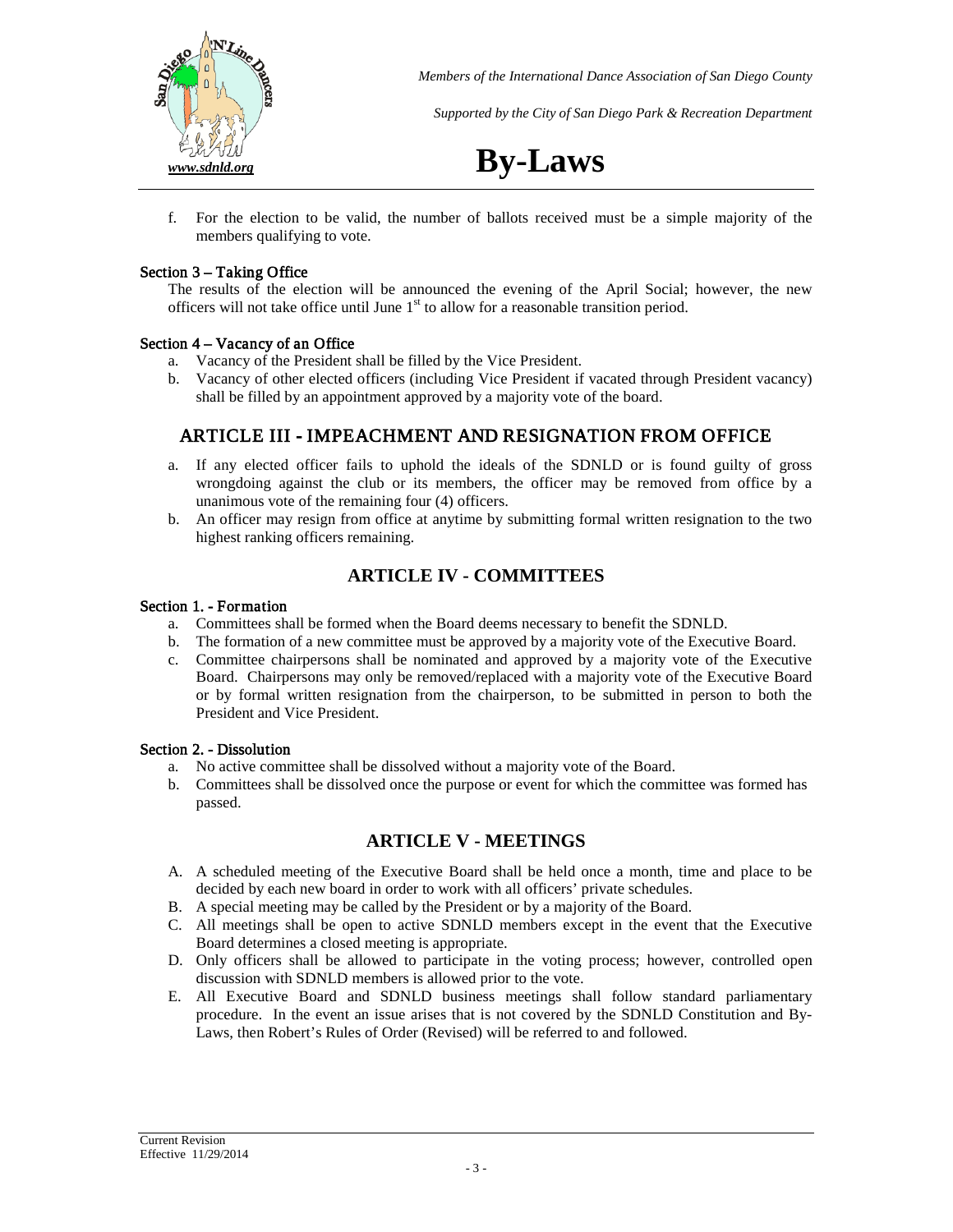

*Supported by the City of San Diego Park & Recreation Department*

# *[www.sdnld.org](http://www.sdnld.org/)* **By-Laws**

### **ARTICLE VI - MEMBERSHIP**

- A. All applicants for membership must pledge themselves to abide by the Constitution and By-Laws of the SDNLD.
- B. All members under the age of 18 must have a parent or guardian as an active member of the SDNLD. The parent or guardian must be present with the minor at any dance or SDNLD function, thus relieving the SDNLD of responsibility for the minor.
- C. The SDNLD shall not discriminate or allow discrimination within the club against any individual based upon race, color, orientation, etc.
- D. Members shall not attend SDNLD functions while under the influence of alcohol or drugs. The only exception is if the function is located in a facility that serves or allows alcohol in accordance with all local laws.

## **ARTICLE VII - REMOVAL FROM MEMBERSHIP**

- A. An SDNLD member may be removed from membership for failure to adhere to the SDNLD Constitution and By-Laws, failure to uphold the ideals of the SDNLD, or if found guilty of gross wrongdoing against the SDNLD.
- B. An SDNLD member may only be removed from membership by unanimous vote of the Executive Board.

## **ARTICLE VII - GUESTS**

- A. Guests are welcome at functions of the SDNLD.
- B. Guests under the age of 18 shall have a parent or guardian present at the dance or SDNLD function, thus relieving the SDNLD of responsibility for the minor.
- C. Guests shall abide by the same rules and regulations as SDNLD members.
- D. The guest fee shall be set or altered by a majority vote of the Executive Board.

## **ARTICLE VIII - DUES AND FEES**

- A. The annual membership dues shall be set or altered by a majority vote of the Executive Board.
- B. Fees for SDNLD functions shall be set by a majority vote of the Executive Board.

## **ARTICLE IX - GRIEVANCES**

- A. Complaints, problems, and issues shall be officially presented in writing to the Executive Board.
- B. If found to be necessary, the Executive Board may establish a Grievance Committee to look into the issue.

## **ARTICLE X - STANDING RULES**

- A. The SDNLD shall have Standing Rules.
- B. The purpose of these Standing Rules shall be to provide flexible guidelines for carrying out everyday business of the SDNLD within the framework of the SDNLD Constitution and By-Laws.
- C. The Standing Rules shall be adopted, amended or repealed by a majority vote of the Executive Board.